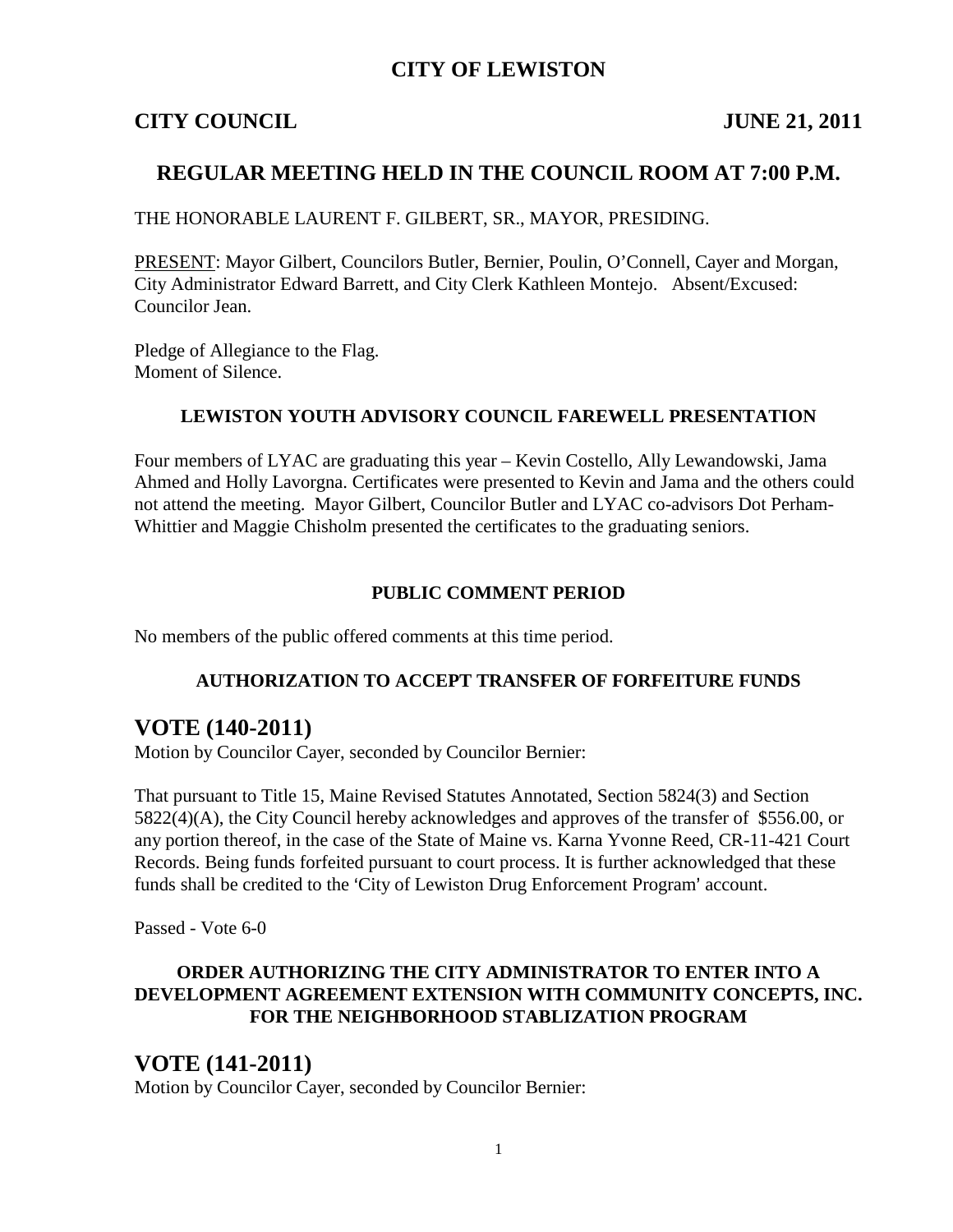To approve the Order authorizing the City Administrator to enter into a Development Agreement Extension with Community Concepts, Inc. for the Neighborhood Stabilization Program:

Whereas, the City and Community Concepts entered into a developer agreement under the NSP program in October 2009; and

Whereas, this original agreement has expired; and

Whereas, the majority of the rehabilitation work has been completed on these properties with marketing and selling them as the last major remaining task; and

Whereas, both the City and Community Concepts wish to extend this agreement to allow for completion of activities that are currently underway;

Now, Therefore, Be It Ordered by the City Council of the City of Lewiston that the City Administrator is hereby authorized to execute an extension of the developer agreement with Community Concepts Inc. originally approved in October 2009 to June 30, 2012 in order to complete the projects undertaken under the original agreement.

Passed - Vote 6-0

#### **ORDER AUTHORIZING THE CITY ADMINISTRATOR TO ACCEPT STORM DRAINAGE EASEMENTS FROM THE OWNERS OF PROPERTIES AT 19 WHITE STREET AND 20 DAVIS STREET**

## **VOTE (142-2011)**

Motion by Councilor Cayer, seconded by Councilor Bernier:

To approve the Order authorizing the City Administrator to accept Storm Drainage Easements from the owners of properties at 19 White Street and 20 Davis Street:

Whereas, the City is seeking to install a 24 inch diameter storm drain to convey the storm drainage from White Street to the Davis Street storm drain; and

Whereas, this is an element of a storm drainage separation project designed to reduce the street and basement flooding affecting residential homes on White Street and Davis Street; and

Whereas, this project was approved as part of the Fiscal Year 2010 budget; and

Whereas, the project was designed, bid, and awarded in 2010; and

Whereas, any further delay in the project increases the potential for further street and basement flooding of residential homes on White Street and Davis Street; and

Whereas, the owners of the two properties have agreed to and executed the necessary easements to allow this project to continue;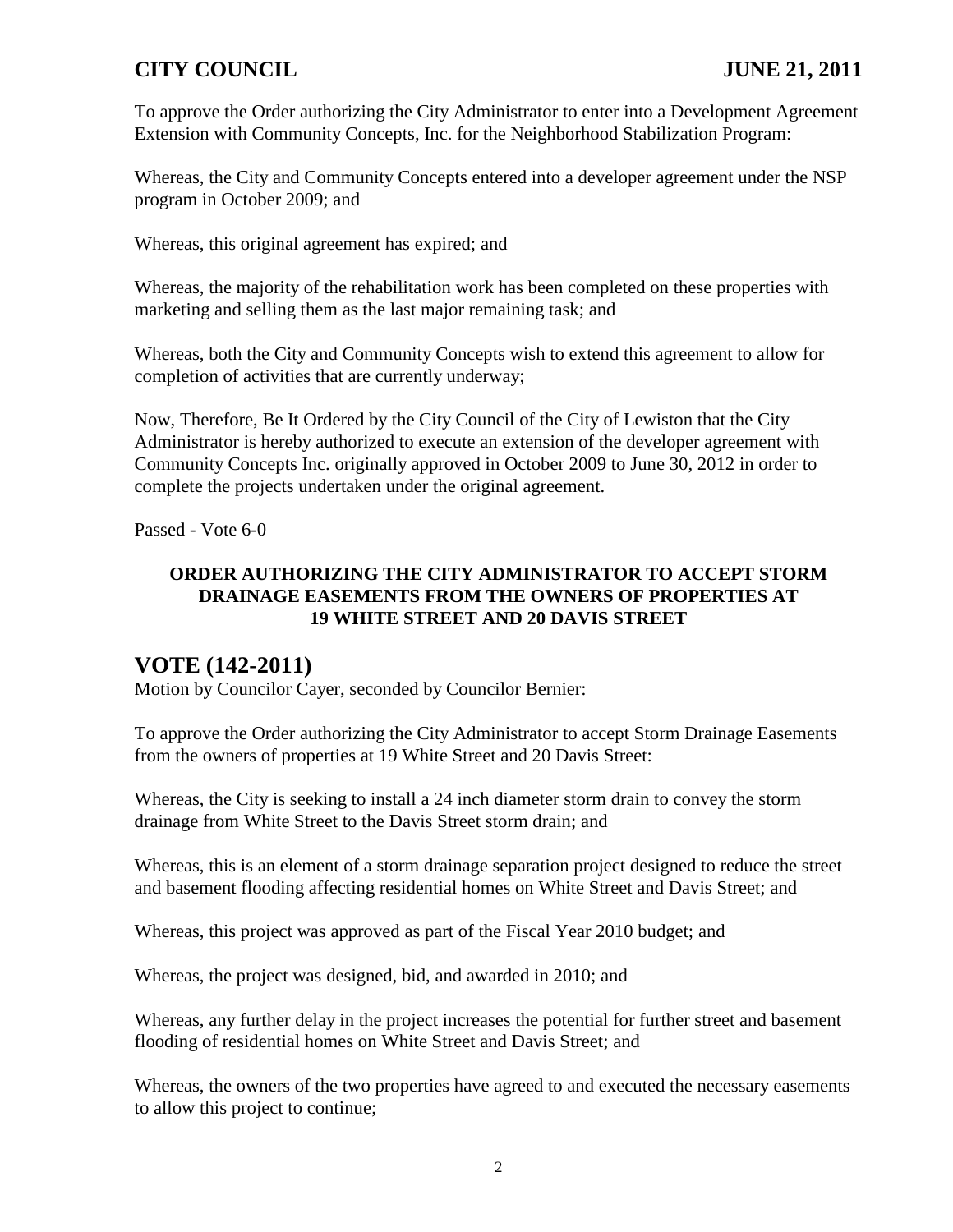Now, Therefore, Be It Ordered By the City Council of the City of Lewiston that the City Administrator is authorized to accept and execute easements allowing for the installation of an underground storm drainage pipe crossing properties located at 19 White Street and 20 Davis Street.

Passed - Vote 6-0

#### **ORDER CONFIRMING THE CITY ADMINISTRATOR'S APPOINTMENT OF NANCY MENNEALY AS TAX COLLECTOR/DEPUTY TREASURER FOR THE CITY OF LEWISTON**

## **VOTE (143-2011)**

Motion by Councilor Cayer, seconded by Councilor Bernier:

To approve the Order confirming the City Administrator's appointment of Nancy I. Mennealy as Tax Collector/Deputy Treasurer for the City of Lewiston:

Whereas, the current Tax Collector/Investment Officer, Paul R. Labrecque, is retiring on June 30, 2011 after 37 years of service with the City, having served as Assistant Tax Collector/Treasurer from 1975 to 1984, Tax Collector/Treasurer from 1984 to 2003, and Tax Collector/Investment Officer from 2003 to date; and

Whereas, Nancy I. Mennealy has been employed in the Tax Collector's office since 1970 and has served as Deputy Tax Collector/Deputy Treasurer since 1984 and is a certified Tax Collector/Treasurer; and

Whereas, Title 30-A, M.R.S.A. Section 2636 and Section 3.02 of the City Charter authorize the City Administrator to appoint a new Tax Collector with City Council confirmation;

Now, Therefore, Be It Resolved by the City Council of the City of Lewiston that the City Administrator's appointment of Nancy I. Mennealy as the Tax Collector/Deputy Treasurer for the City of Lewiston is hereby confirmed, effective July 1, 2011, and Ms Mennealy is hereby appointed Tax Collector/Deputy Treasurer as of that date.

Passed - Vote 6-0

#### **ORDER AUTHORIZING THE MUNICIPAL OFFICERS OF THE CITY OF LEWISTON TO SETTLE WITH TAX COLLECTOR PAUL LABRECQUE FOR THE PAYMENTS RECEIVED OUTSTANDING/UNCOLLECTED PROPERTY TAXES FOR TAX YEARS 2003 - 2011**

## **VOTE (144-2011)**

Motion by Councilor Cayer, seconded by Councilor Bernier:

To approve the Order authorizing the Municipal Officers of the City of Lewiston to settle with the current Tax Collector, Paul R. Labrecque, for the payments received and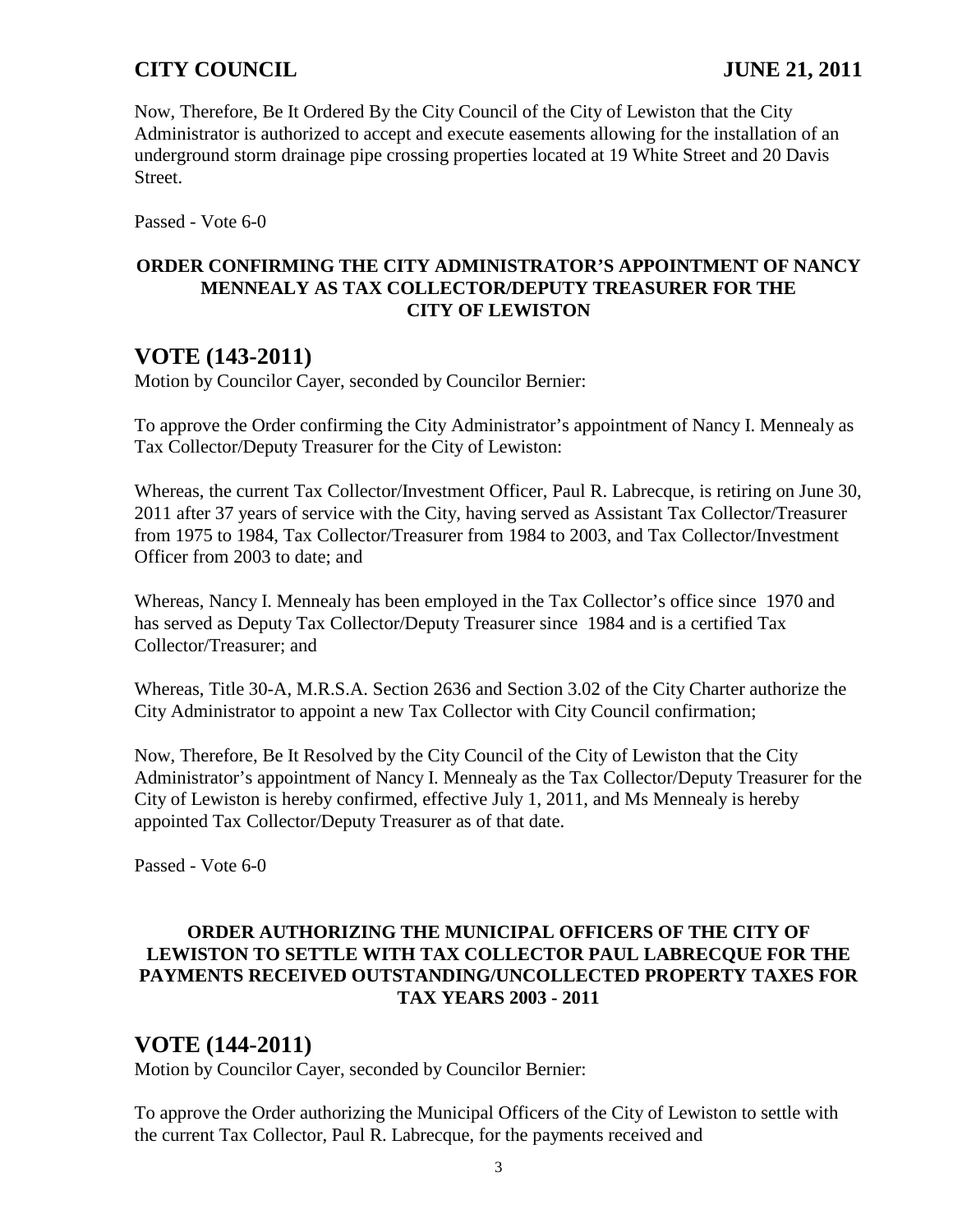outstanding/uncollected property taxes for Tax Years 2003 through 2011:

Whereas, the current Tax Collector/Investment Officer, Paul R. Labrecque is retiring on June 30, 2011 after 37 years of service with the City of Lewiston, having served as Assistant Tax Collector/ Treasurer from 1975 to 1984, Tax Collector/Treasurer from 1984 to 2003 and Tax Collector/Investment Officer from 2003 to this date;

Whereas, Title 36 M.R.S.A. ss763 provides that: "When a Tax Collector is resigning the position of Tax Collector before the time set for perfecting his collections, said officers may settle with him for the money he has received on his tax lists, demand and receive from him such tax lists of outstanding taxes and discharge him therefrom."

Whereas, the outstanding and uncollected property taxes for tax years 2003 through 2011, as of June 14, 2011 is as follows:

| 2003         | \$1,545.50     |
|--------------|----------------|
| 2004         | \$2,030.54     |
| 2005         | \$2,986.08     |
| 2006         | \$5,965.80     |
| 2007         | \$13,413.77    |
| 2008         | \$25,926.09    |
| 2009         | \$87,164.82    |
| 2010         | \$683,707.66   |
| 2011         | \$1,428,017.65 |
| <b>TOTAL</b> | \$2,250,757.91 |

Now, Therefore, Be It Ordered by the City Council of the City of Lewiston, Maine that under the authority contained in Title 36 M.R.S.A. ss 763 as amended, we hereby discharge the current Tax Collector, Paul R. Labrecque from further liability or obligation to collect the balance due of the 2003 to 2011 property taxes in the amount of \$2,250,757.91.

Passed - Vote 6-0

#### **ORDER AUTHORIZING THE MUNICIPAL OFFICERS OF THE CITY OF LEWISTON TO RECOMMIT OUTSTANDING AND UNCOLLECTED PROPERTY TAXES FOR TAX YEARS 2003 TO 2011 TO NEWLY APPOINTED TAX COLLECTOR/TREASURER NANCY MENNEALY**

### **VOTE (145-2011)**

Motion by Councilor Cayer, seconded by Councilor Bernier:

To approve the Order authorizing the Municipal Officers of the City of Lewiston to recommit outstanding and uncollected property taxes for Tax Years 2003 to 2011 to newly appointed Tax Collector/Deputy Treasurer Nancy I. Mennealy: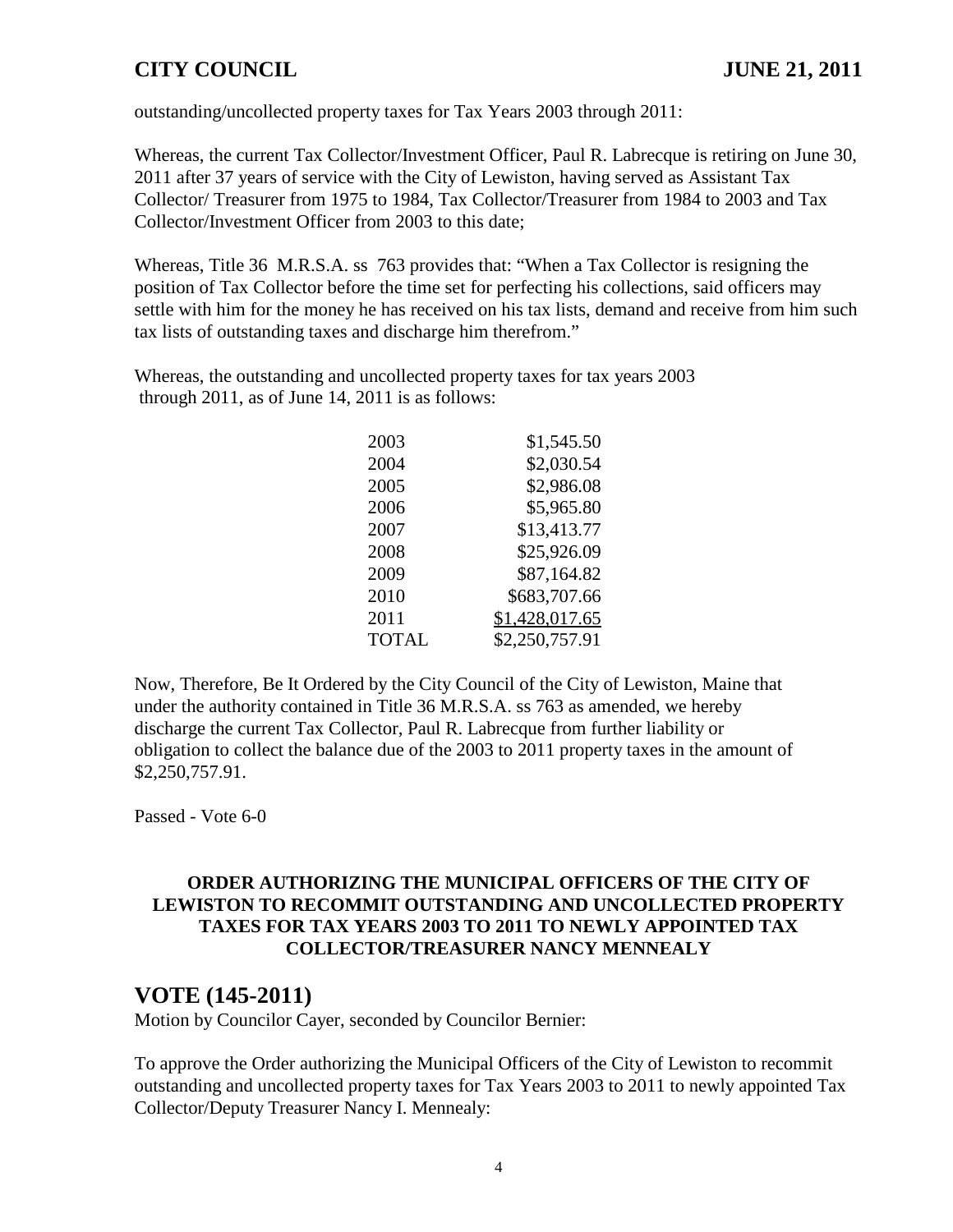Whereas,there has been a change in the Tax Collector's office as a result of the retirement of the current Tax Collector, Paul R. Labrecque, and the appointment of Nancy I. Mennealy as the new Tax Collector/ Deputy Treasurer; and

Whereas**,** the total outstanding property taxes for tax years 2003 through 2011 as of June 14, 2011, is as follows:

| 2003         | \$1,545.50          |
|--------------|---------------------|
| 2004         | \$2,030.54          |
| 2005         | \$2,986.08          |
| 2006         | \$5,965.80          |
| 2007         | \$13,413.77         |
| 2008         | \$25,926.09         |
| 2009         | \$87,164.82         |
| 2010         | \$683,707.66        |
| 2011         | \$1,428,017.65      |
| <b>TOTAL</b> | \$2,250,757.91; and |
|              |                     |

Whereas**,** Title 36 M.R.S.A. Section 763 authorizes the Municipal Officers in a Primary Assessing Area to recommit outstanding taxes to the newly appointed Tax Collector/Deputy Treasurer, Nancy I. Mennealy; and

Whereas, Joseph Grube, the City of Lewiston's Chief Assessor, will perform the actual recommitment and complete the Certificate of Recommitment;

Now, Therefore, Be It Ordered by the City Council of the City of Lewiston that newly appointed Tax Collector/Deputy Treasurer, Nancy I. Mennealy, is hereby committed to collect the aforementioned uncollected property taxes in the amount of \$2,250,757.91 for tax years 2003 through 2011, and Chief Assessor, Joseph Grube, will complete the Certificate of Recommitment.

Passed - Vote 6-0

#### **AMENDMENTS TO THE FACILITIES USE POLICY, PARK USE POLICY AND ATHLETIC FIELD USE POLICY REGARDING INSURANCE REQUIREMENTS FROM ORGANIZATIONS UTLIZING THE FACILITIES**

### **VOTE (146-2011)**

Motion by Councilor Cayer, seconded by Councilor Bernier:

To approve the proposed amendments to the Use of Athletic Fields Policy, Policy Manual Number 3, the Facilities Use Policy, Policy Manual Number 28, and the Park Use Policy, Policy Manual Number 77, as recommended by the City Administrator and the Director of Recreation. Passed - Vote 6-0

#### **PUBLIC HEARING ON THE RENEWAL APPLICATION FOR A SPECIAL AMUSEMENT PERMIT FOR LIVE ENTERTAINMENT FOR THE DAWG HOUSE, 1018 SABATTUS STREET**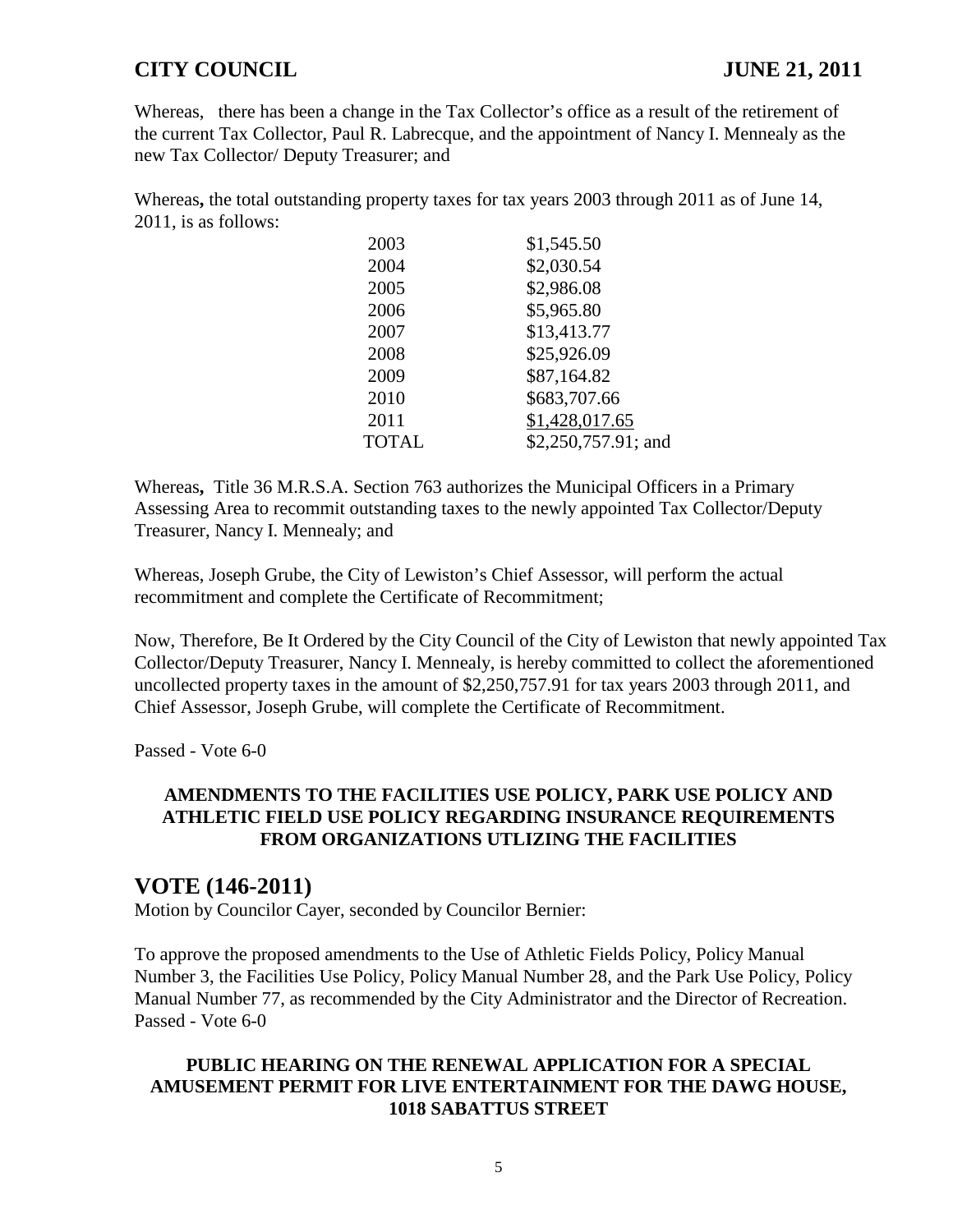Mayor Gilbert opened the public hearing to receive citizen input and comment. No members of the public spoke for or against this item. Mayor Gilbert then closed the hearing.

# **VOTE (147-2011)**

Motion by Councilor Butler, seconded by Councilor Bernier:

To grant a Special Amusement permit for live entertainment to The Dawg House, 1018 Sabattus Street. Passed - Vote 6-0

#### **PUBLIC HEARING ON A RENEWAL APPLICATION FOR A SPECIAL AMUSEMENT PERMIT FOR LIVE ENTERTAINMENT FOR IRISH TWINS PUB, 743 MAIN STREET**

Mayor Gilbert opened the public hearing to receive citizen input and comment. No members of the public spoke for or against this item. Mayor Gilbert then closed the hearing.

# **VOTE (148-2011)**

Motion by Councilor Poulin, seconded by Councilor Bernier:

To grant a Special Amusement permit for live entertainment to Irish Twins Pub, 743 Main Street. Passed - Vote 6-0

#### **PUBLIC HEARING ON A RENEWAL APPLICATION FOR A SPECIAL AMUSEMENT PERMIT FOR LIVE ENTERTAINMENT FOR FAST BREAKS, 1465 LISBON STREET**

Mayor Gilbert opened the public hearing to receive citizen input and comment. No members of the public spoke for or against this item. Mayor Gilbert then closed the hearing.

# **VOTE (149-2011)**

Motion by Councilor Butler, seconded by Councilor Bernier:

To grant a Special Amusement permit for live entertainment to Fast Breaks, 1465 Lisbon Street. Passed - Vote 6-0

#### **PUBLIC HEARING FOR APPROVAL OF AN OUTDOOR ENTERTAINMENT PERMIT FOR THE LIBERTY FESTIVAL**

Mayor Gilbert opened the public hearing to receive citizen input and comment. No members of the public spoke for or against this item. Mayor Gilbert then closed the hearing.

# **VOTE (150-2011)**

Motion by Councilor Morgan, seconded by Councilor Bernier:

To conduct a public hearing on an application from the Independence Day Committee for outdoor musical concerts to be held at Simard-Payne Memorial Park and other downtown venues on July 4, as part of the Liberty Day Festival, and to authorize a permit for an Outdoor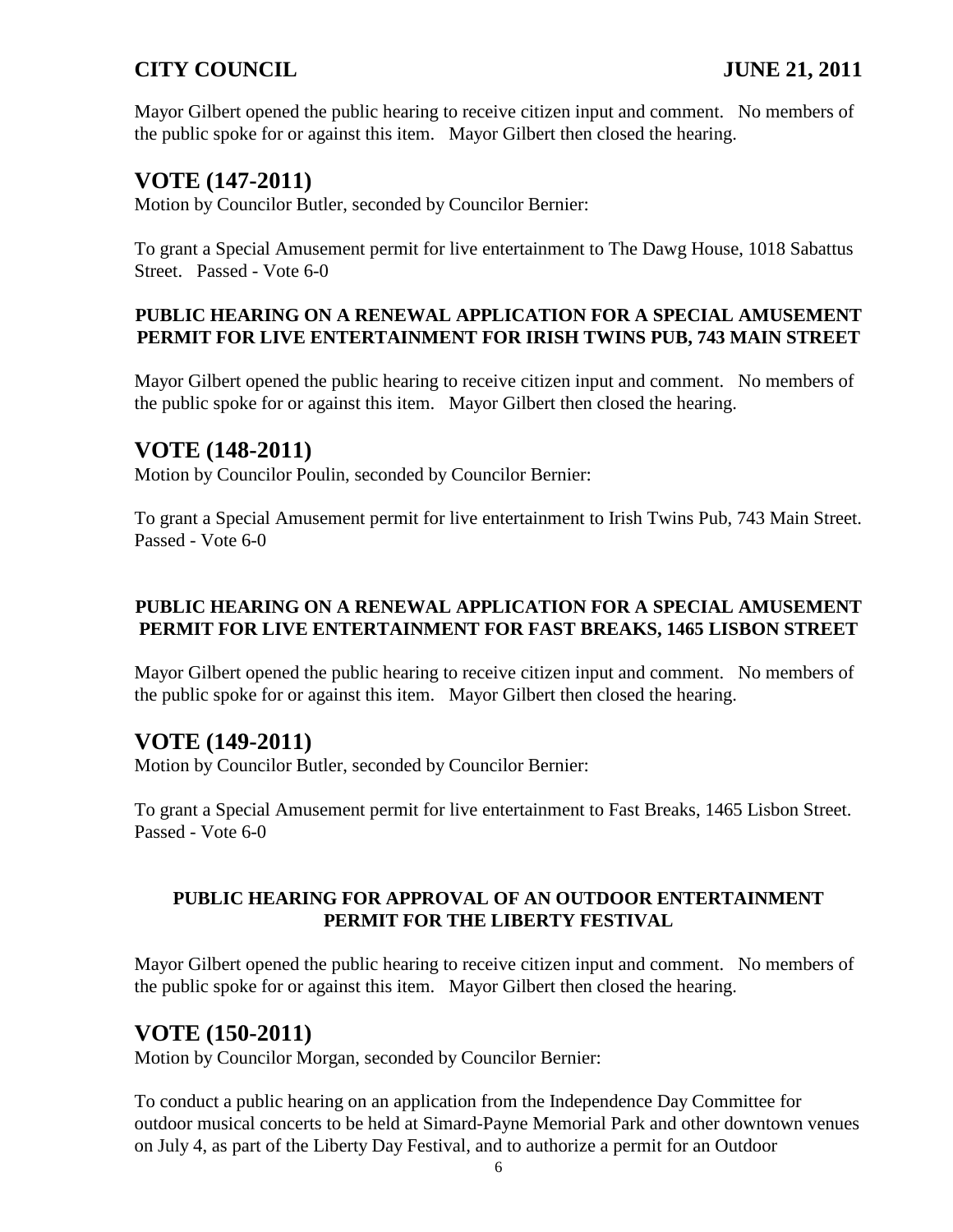Entertainment Event, as required by the City Code of Ordinances, Chapter 10, Article 1, Section 10-3, to the Independence Day Committee for the outdoor music concerts, contingent upon positive recommendations from the Recreation Department, Police Department, Fire Department, Code/Land Use Officer and Code/Health Officer regarding compliance with all regulations, and compliance with all City ordinances.

#### **RESOLVE REGARDING AUTHORIZATION FOR LIBERTY FESTIVAL ACTIVITIES TO BE CONDUCTED IN THE VETERAN'S MEMORIAL PARK PARKING LOT AREA**

## **VOTE (151-2011)**

Motion by Councilor Cayer, seconded by Councilor Bernier:

Whereas, the City Council voted to prohibit all non-veteran activities in the landscaped and nonlandscaped areas on the perimeter of Veterans Park in 2010; and

Whereas, the Liberty Festival's leadership has negotiated a verbal agreement with the Veterans Council to allow the Liberty Festival to utilize the parking lot area only for entertainment and other vendor use; and

Whereas, the actions to permit this Veterans Park policy waiver shall be considered for this year only with the understanding that an amendment allowing for Liberty Festival activities on an annual basis may be submitted to the City Council for consideration at a later date;

Now, Therefore, Be It Resolved by the City Council of the City of Lewiston that **e**ffective July 1, 2011 through July 5, 2011, the Liberty Festival shall be authorized to use only the parking lot area of Veterans Park, consistent with the mapping documentation submitted to the City Council, for entertainment and other vendor activity previously reviewed by the City Council for FY 2012.

Passed - Vote 6-0

#### **PUBLIC HEARING FOR APPROVAL OF AN OUTDOOR ENTERTAINMENT PERMIT FOR THE FARMER'S MARKET CONCERTS**

Mayor Gilbert opened the public hearing to receive citizen input and comment. No members of the public spoke for or against this item. Mayor Gilbert then closed the hearing.

# **VOTE (152-2011)**

Motion by Councilor Cayer, seconded by Councilor Butler:

To conduct a public hearing on an application for an outdoor entertainment event for the Lewiston Farmers Market concerts, and to grant a permit for an Outdoor Entertainment Event, as required by the City Code of Ordinances, Chapter 10, Article 1, Section 10-3, to the Lewiston Farmers Market Association for outdoor music concerts for the Market, contingent upon positive recommendations from the Recreation Department, Police Department, Fire Department, Code/Health Officer and Land Use Inspector regarding compliance with all regulations and compliance with all City ordinances. Passed - Vote 6-0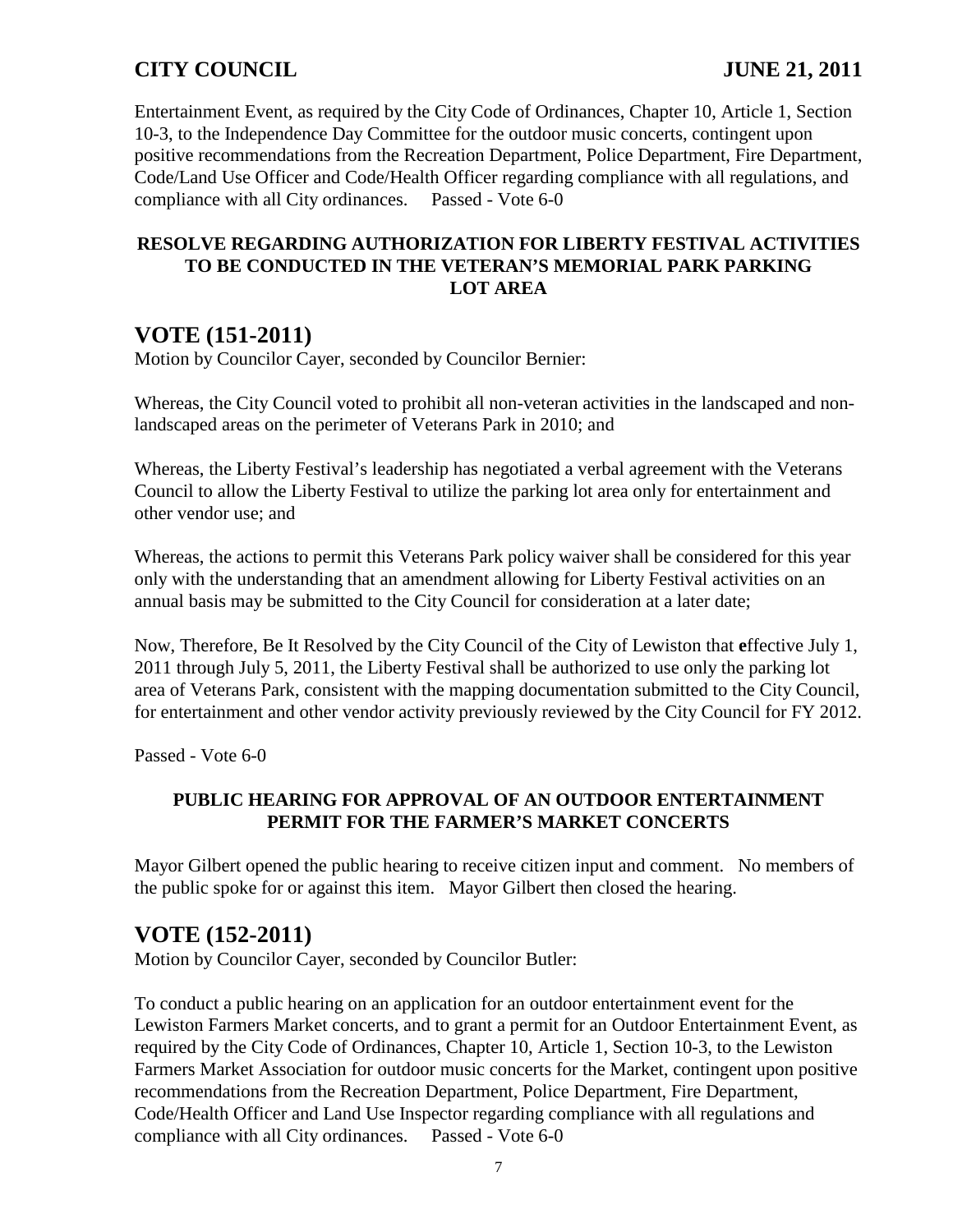#### **PUBLIC HEARING FOR APPROVAL OF OUTDOOR CONCERTS AT DUFRESNE PLAZA**

Mayor Gilbert opened the public hearing to receive citizen input and comment. No members of the public spoke for or against this item. Mayor Gilbert then closed the hearing.

# **VOTE (153-2011)**

Motion by Councilor Cayer, seconded by Councilor Bernier:

To conduct a public hearing on an application from L/A Arts for the evening outdoor concerts to be held at Dufresne Plaza on the last Friday of the month in June, July and August, and to authorize a permit for an Outdoor Entertainment Event, as required by the City Code of Ordinances, Chapter 10, Article 1, Section 10-3, to L/A Arts for the outdoor concerts, contingent upon positive recommendations from the Recreation Department, Police Department, Fire Department, Code/Land Use Officer and Code/Health Officer regarding compliance with all regulations, and compliance with all City ordinances.

Passed - Vote 6-0

# **VOTE (154-2011)**

Motion by Councilor Cayer, seconded by Councilor Poulin:

To approve the request from L/A Arts to waive the permit fee of \$44 for these events. Passed - Vote 6-0

#### **PUBLIC HEARING FOR APPROVAL OF OUTDOOR CONCERTS AT SIMARD-PAYNE MEMORIAL PARK**

Mayor Gilbert opened the public hearing to receive citizen input and comment. No members of the public spoke for or against this item. Mayor Gilbert then closed the hearing.

# **VOTE (155-2011)**

Motion by Councilor Butler, seconded by Councilor Bernier:

To conduct a public hearing on an application from the Recreation Department for an outdoor concert to be held at Simard-Payne Memorial Park on Wednesday, August 13, and to authorize a permit for an Outdoor Entertainment Event, as required by the City Code of Ordinances, Chapter 10, Article 1, Section 10-3, to L/A Arts for the outdoor concerts, contingent upon positive recommendations from the Recreation Department, Police Department, Fire Department, Code/Land Use Officer and Code/Health Officer regarding compliance with all regulations, and compliance with all City ordinances. Passed - Vote 6-0

#### **PUBLIC HEARING FOR APPROVAL OF AN OUTDOOR ENTERTAINMENT PERMIT FOR A MUSIC CONCERT IN KENNEDY PARK TO BE HELD IN CONJUNCTION WITH THE NEIGHBORHOOD BLOCK PARTY**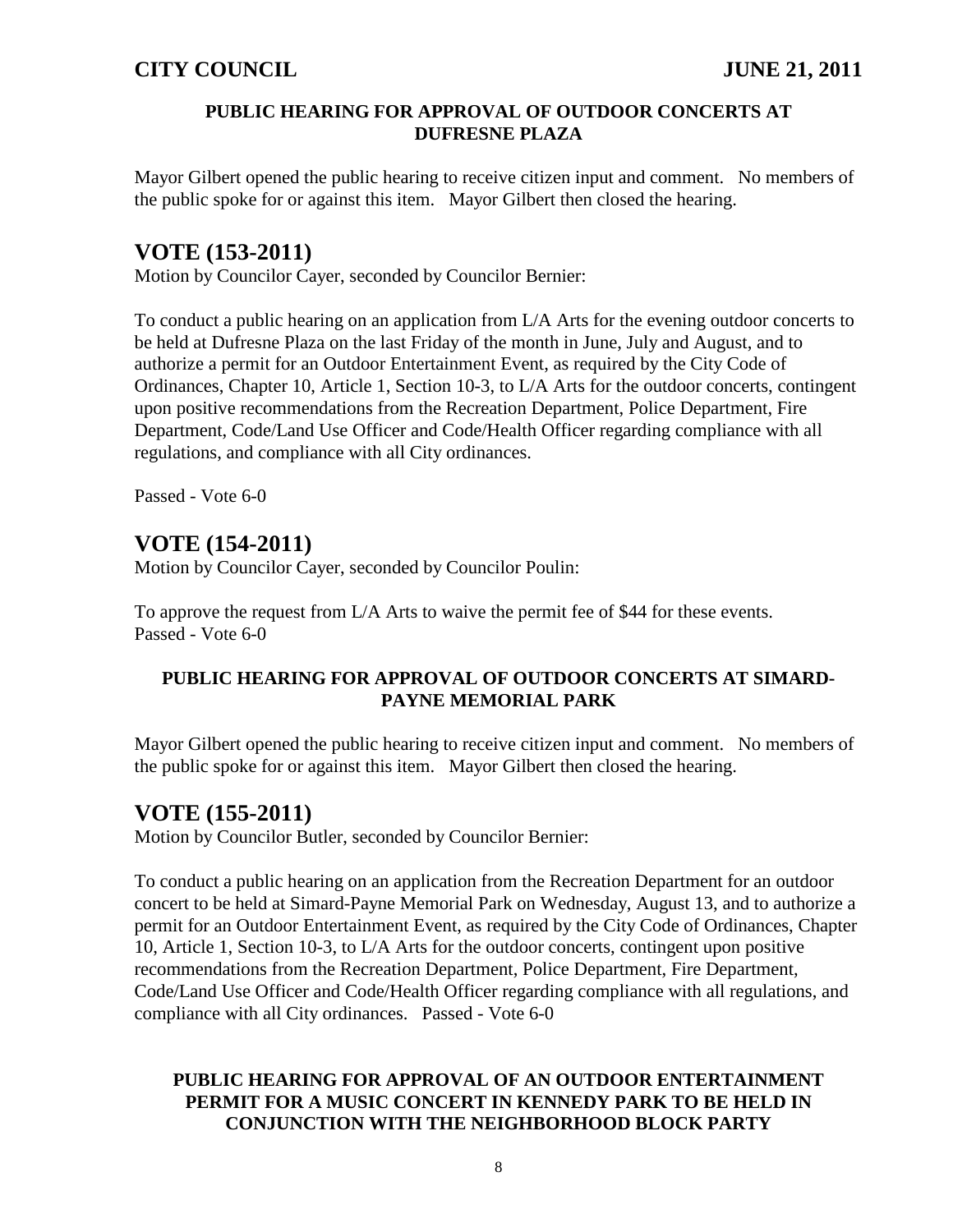Mayor Gilbert opened the public hearing to receive citizen input and comment. No members of the public spoke for or against this item. Mayor Gilbert then closed the hearing.

# **VOTE (156-2011)**

Motion by Councilor O'Connell, seconded by Councilor Bernier:

To conduct a public hearing on an application from the Neighborhood Housing League and League of Young Voters Education Fund for an outdoor music concert to be held at Kennedy Park on Saturday, July 30, and to authorize a permit for an Outdoor Entertainment Event, as required by the City Code of Ordinances, Chapter 10, Article 1, Section 10-3, to the sponsoring groups for the outdoor concert, contingent upon positive recommendations from the Recreation Department, Police Department, Fire Department, Code/Land Use Officer and Code/Health Officer regarding compliance with all regulations, and compliance with all City ordinances. Passed - Vote 6-0

The group organizers also asked for approval from the City for a waiver of the licensing and permitting fees, use of tables, trash cans, liners and barriers for their event. Councilors asked Recreation Director Maggie Chisholm about the tables, noting in the past there has been damage to the tables by other groups who have borrowed them before. Ms. Chisholm noted the organizations sign an agreement which notes they will be responsible for paying for any damages to city owned equipment that is borrowed for events.

# **VOTE (157-2011)**

Motion by Councilor Poulin, seconded by Councilor Bernier:

To amend their request to not permit the use of city owned tables for this event. Did Not Pass - Vote 3-4 (Councilors Bernier, Poulin and Cayer in favor; Councilors Butler, O'Connell and Morgan opposed; Mayor voted to break the tie and voted against the motion.)

# **VOTE (158-2011)**

Motion by Councilor Butler, seconded by Councilor O'Connell:

To approve the request for in-kind services from the City for this event, to include the waiver of licensing and permitting fees, use of tables, trash cans and liners and barriers. Passed - Vote 4-2 (Councilors Bernier and Poulin opposed)

At this time, the Council took agenda item 20 out of order and addressed it at this time.

#### **PUBLIC HEARING AND FIRST PASSAGE FOR LAND USE CODE AMENDMENT REGARDING THE CREATION OF A NEW ZONING DISTRICT CALLED BUSINESS TRANSITIONS - 1**

Councilor Morgan recused himself from this item citing a conflict of interest since he represents Mr. and Mrs. Cote as their realtor. Councilor Morgan sat in the audience during this item. Mayor Gilbert opened the public hearing to receive citizen input and comment. Neighbors expressed their concerns regarding this item noting traffic safety and access issues. Mayor Gilbert then closed the hearing.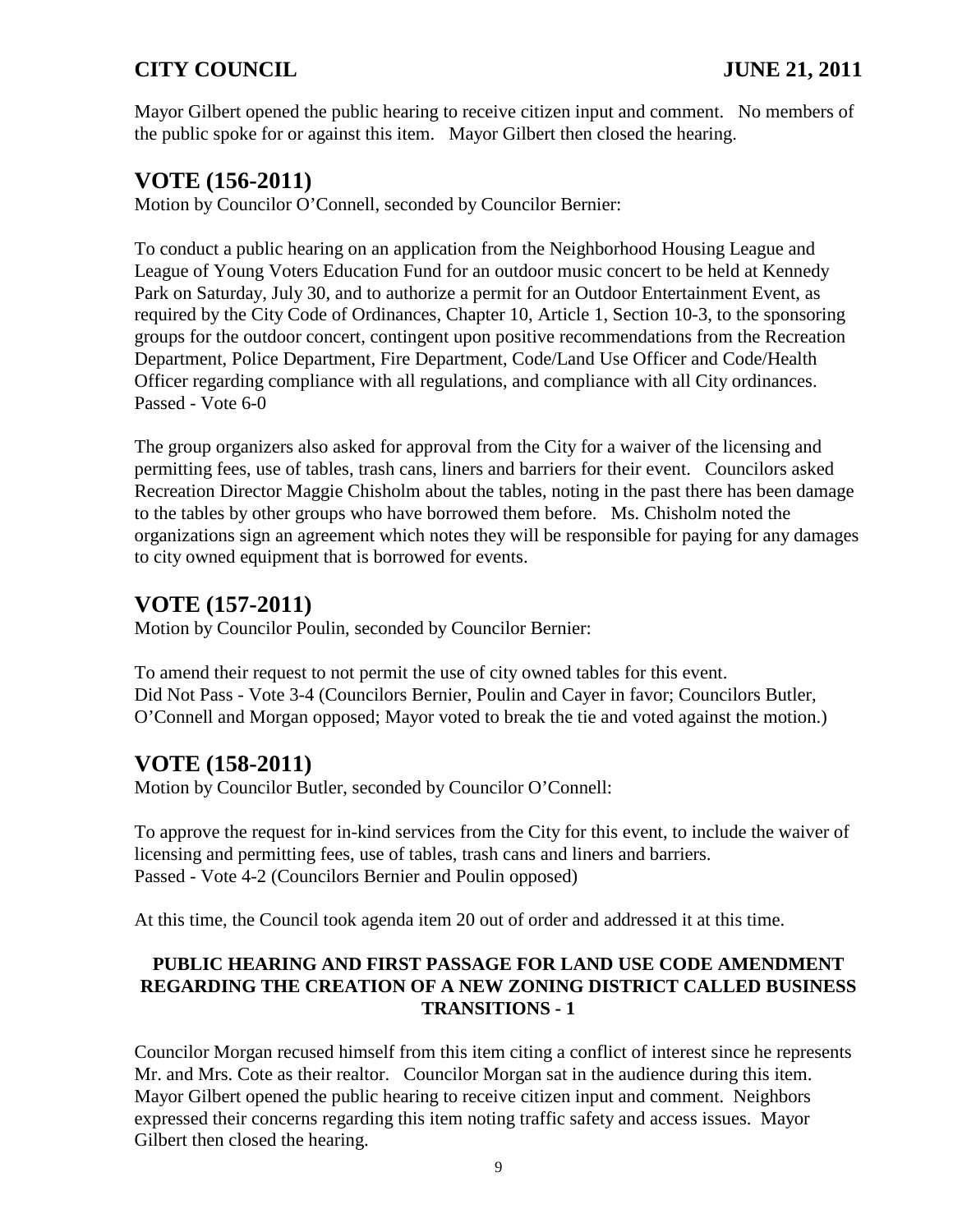# **VOTE (159-2011)**

Motion by Councilor Bernier, seconded by Councilor Butler:

That the proposed amendment to Appendix A, Article IV "Establishment of Districts", and Article XI "District Regulations", of the City Zoning and Land Use Code, concerning the creation of the Business Transition – 1 Zoning District, receive first passage by a roll call vote and that the public hearing on said ordinance be continued to the next regular City Council meeting for final passage. Passed - Vote 4-1 (Councilor Poulin opposed).

#### **PUBLIC HEARING AND ADOPTION OF THE FY2012 LEWISTON CAPITAL IMPROVEMENT PROGRAM BOND ISSUE ORDER**

Mayor Gilbert opened the public hearing to receive citizen input and comment. No members of the public spoke for or against this item. Mayor Gilbert then closed the hearing.

## **VOTE (160-2011)**

Motion by Councilor Butler, seconded by Councilor O'Connell:

To adopt the FY2012 Lewiston Capital Improvement Program Bond Issue Order:

Ordered, That \$8,121,000 be appropriated for financing the following projects in the Lewiston Capital Improvement Program:

| <b>Project</b>                       | <b>Amount</b> |
|--------------------------------------|---------------|
| Property Acquisition & Demolition    | 200,000       |
| Way Finding Signage                  | 50,000        |
| <b>Voting Machines</b>               | 50,000        |
| <b>MIS Server Hardware</b>           | 40,000        |
| <b>Gendron Business Park</b>         | 200,000       |
| General Street Rehab & Construction  | 1,394,000     |
| Lewiston Riverside Greenway          | 464,000       |
| <b>Landfill Cover</b>                | 200,000       |
| <b>Fire Station Roof</b>             | 50,000        |
| P.W. Boiler Replacement              | 250,000       |
| <b>Airport Terminal Building</b>     | 250,000       |
| <b>Total General Fund</b>            | 3,148,000     |
| <b>Transmission Main Replacement</b> | 100,000       |
| Distribution Main Replacement        | 1,123,000     |
| <b>Total Water Fund</b>              | 1,223,000     |
| Oak Street Sewer Separation          | 375,000       |
| <b>Jepson Brook Sewer Separation</b> | 1,250,000     |
| Interceptor Inspection & Rehab.      | 150,000       |
| Sanitary Line Rehabilitation         | 250,000       |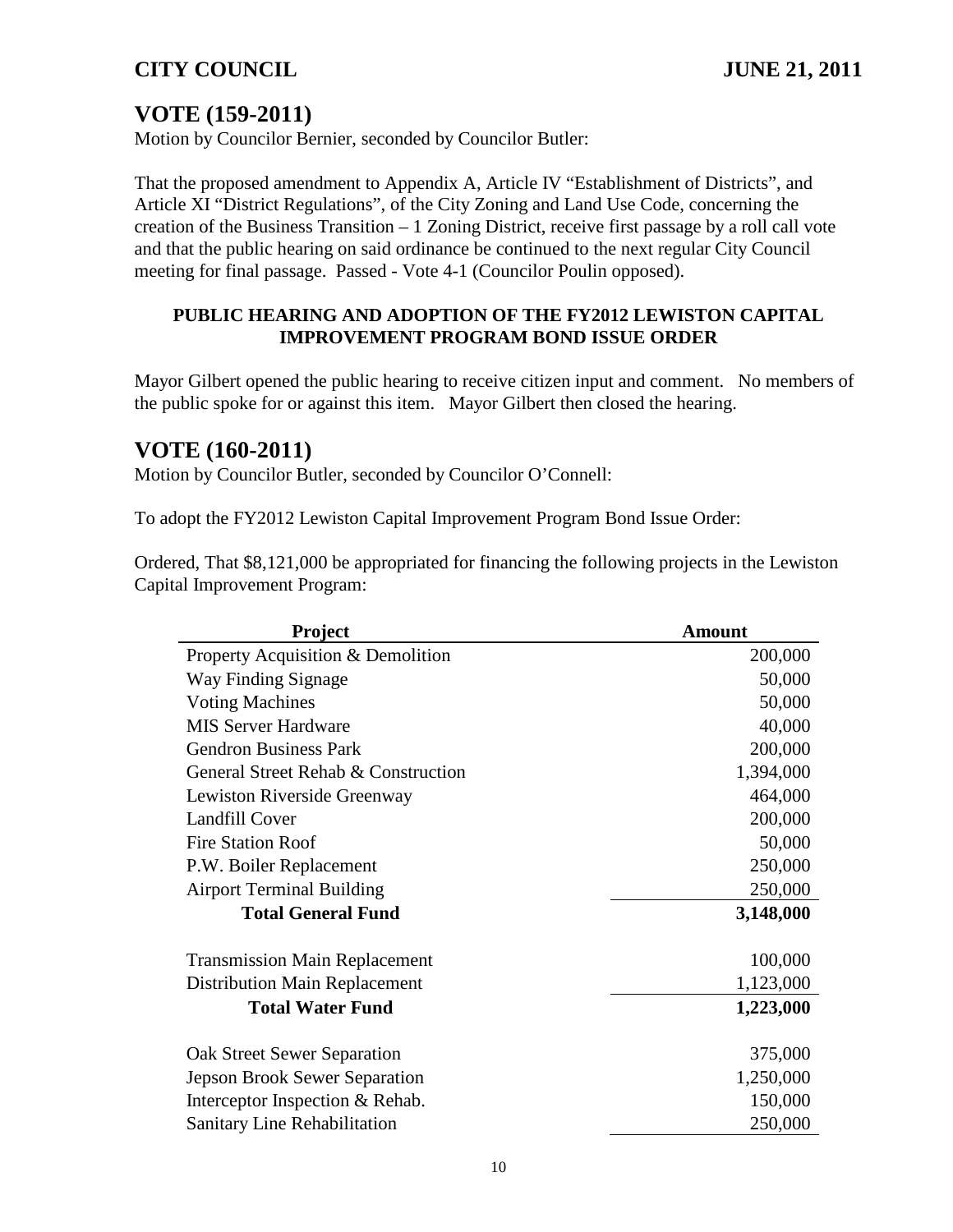| <b>Total Sewer Fund</b>                   | 2,025,000 |
|-------------------------------------------|-----------|
| <b>Oak Street Stormwater Separation</b>   | 375,000   |
| Hart Brook Water Quality I                | 100,000   |
| <b>Jepson Brook Stormwater Separation</b> | 1,250,000 |
| <b>Total Stormwater Fund</b>              | 1,725,000 |
| <b>GRAND TOTAL</b>                        | 8,121,000 |

Further Ordered, That to meet this appropriation, \$8,121,000 shall be raised by a Public Improvement Bond Issue;

Further Ordered, That the City Council instruct the Finance Director to advertise for bids for \$8,121,000 Public Improvement Bonds; to award the loan; and to employ Palmer & Dodge to furnish the legal opinion for the same; provided that in the alternative, the Finance Director is authorized to award the loan to the Maine Municipal Bond Bank;

Further Ordered, That the bonds shall be signed by the City Treasurer and Mayor;

Further Ordered, That the date, maturities, denominations, interest rate or rates, place or places of payment, form or other details of the bonds and of the provisions for the sale thereof shall be determined by the Finance Director;

Further Ordered, That bonds issued hereunder may be subject to call for redemption on such terms as may be determined by the Finance Director.

Further Ordered, On or before the call date, the Finance Director is authorized to refund/advance refund this bond series if a net present value benefit is derived.

Passed - Vote 6-0

Councilor Bernier retired from the meeting for the evening at this time.

#### **PUBLIC HEARING AND FIRST PASSAGE REGARDING AN AMENDMENT TO THE CITY CODE TO REFLECT NEW PROCEDURES REGARDING THE USE OF THE CITY'S UNASSIGNED FUND BALANCE**

Mayor Gilbert opened the public hearing to receive citizen input and comment. No members of the public spoke for or against this item. Mayor Gilbert then closed the hearing.

### **VOTE (161-2011)**

Motion by Councilor Butler, seconded by Councilor Cayer:

That the proposed amendments to the City Code of Ordinances, Chapter 2 "Administration", Sections 2-36 – 38, pertaining to Unassigned Fund Balance, receive first passage by a roll call vote and the public hearing on said ordinance be continued to the next regular City Council meeting for final passage. Passed - Vote 5-0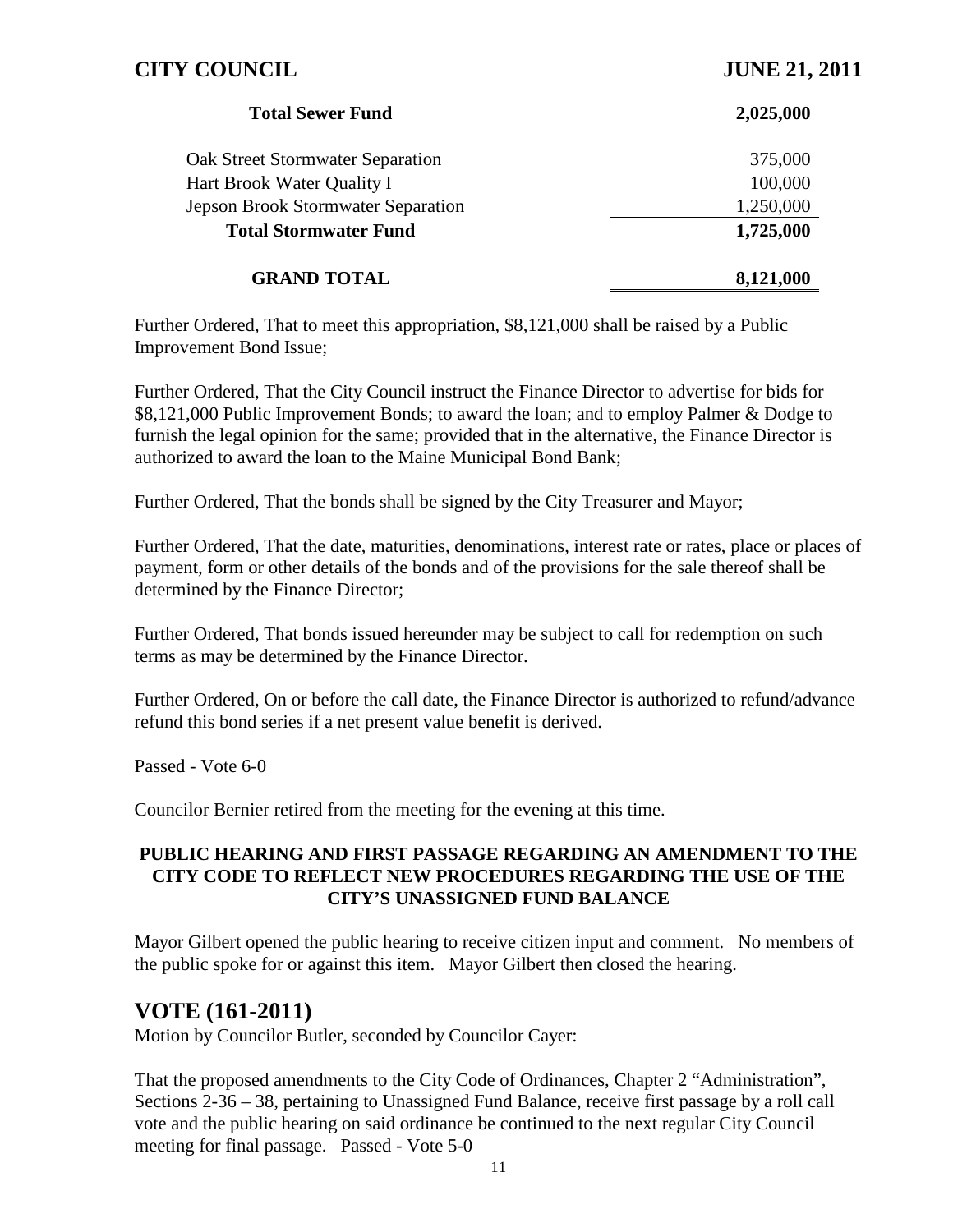#### **PUBLIC HEARING AND FIRST PASSAGE REGARDING AN AMENDMENT TO THE BUSINESS LICENSING ORDINANCE REGARDING SECOND HAND DEALERS**

Mayor Gilbert opened the public hearing to receive citizen input and comment. No members of the public spoke for or against this item. Mayor Gilbert then closed the hearing.

# **VOTE (162-2011)**

Motion by Councilor Poulin, seconded by Councilor O'Connell:

That the proposed amendment to the City Code of Ordinances, Chapter 22 "Businesses", Article VII "Junk Collectors, Pawnbrokers and Second Hand Dealers", Section 22-191, 195 and 197 receive first passage by a roll call vote and the public hearing on said ordinance be continued to the next regular City Council meeting for final passage. Passed - Vote 5-0

#### **PUBLIC HEARING AND RESOLVE AUTHORIZING APPLICATION AND ACCEPTANCE OF FUNDS FROM THE U.S. DEPARTMENT OF JUSTICE – EDWARD BYRNE JUSTICE ASSISTANCE GRANT PROGRAM**

Mayor Gilbert opened the public hearing to receive citizen input and comment. No members of the public spoke for or against this item. Mayor Gilbert then closed the hearing. The Police Chief was asked what their intended use of the funds will be and he noted they are planning to purchase computer software and upgrades as well as surveillance equipment.

# **VOTE (163-2011)**

Motion by Councilor Cayer, seconded by Councilor Butler:

To approve the Resolve to authorize city staff to apply for and accept funds from the U.S. Department of Justice – Edward Byrne Justice Assistance Grant Program:

Whereas, the Lewiston and Auburn Police Departments and the Androscoggin County Sheriff's Office are eligible to apply for a joint Byrne Memorial Justice Assistance Grant in the amount of \$62,787; and

Whereas, in order to apply for these funds, the City must accept the funds if they are awarded and provide opportunity for public feedback and the proposed uses of these funds; and

Whereas, the agencies involved have met and discussed how to spend their portions of this grant as outlined in the attached material from the Chief of Police;

Now, Therefore, Be It Ordered by the City Council of the City of Lewiston that staff is hereby authorized to apply for and accept funding through the Edward Byrne Memorial Justice Assistance Grant program subsequent to the receipt, if any, of public feedback on the proposed uses of these funds.

Passed - Vote 5-0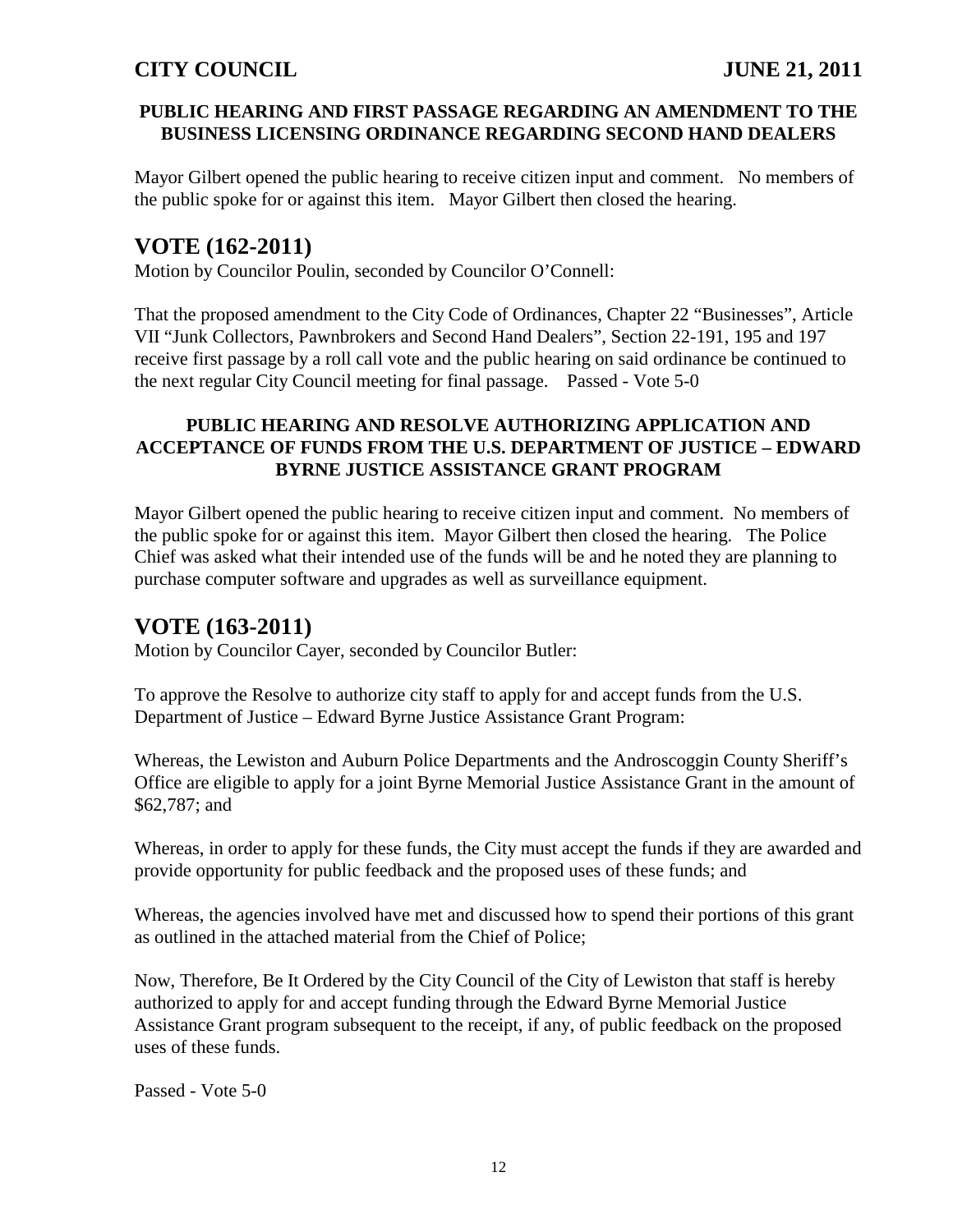#### **ADOPTION OF NEW CITY POLICY REGARDING GENERAL FUND – FUND BALANCE**

## **VOTE (164-2011)**

Motion by Councilor Butler, seconded by Councilor Cayer:

To establish and adopt the General Fund – Fund Balance Policy, Policy Manual Number 91, as recommended by the City Administrator and the Finance Director. Passed - Vote 5-0

#### **ORDER AUTHORIZING THE CITY ADMINISTRATOR TO DEMOLISH CERTAIN CITY OWNED, TAX ACQUIRED STRUCTURES**

### **VOTE (165-2011)**

Motion by Councilor Morgan, seconded by Councilor Poulin:

To postpone action on this matter to a future City Council meeting. Passed - Vote 5-0

#### **APPROVAL OF MEMORANDUM OF UNDERSTANDING FOR MAINTENANCE OF DROUIN FIELD**

## **VOTE (166-2011)**

Motion by Councilor Cayer, seconded by Councilor Butler:

To approve the Order authorizing the City Administrator to enter into a Memorandum of Understanding for the use of Drouin Field:

Whereas, Drouin Field is owned by St. Dominic's Academy; and

Whereas, this field has the capacity to host athletic events by other groups in addition to those of St. Dominic's; and

Whereas, a significant community demand exists for athletic fields over and above what can be provided by City-owned facilities; and

Whereas, St. Dom's has indicated a willingness to allow this field to be used by the Lewiston Recreation Department in return for certain in-kind services from the City including mowing and certain other field preparation activities; and

Whereas, such arrangement will benefit both the City and St. Dom's;

Now, Therefore, Be It Ordered by the City Council of the City of Lewiston that the City Administrator is authorized to enter into a Memorandum of Understanding with St. Dominic's Academy and/or the Catholic Diocese of Portland to allow for the use of Drouin Field by the City's Recreation Department under the following terms and conditions: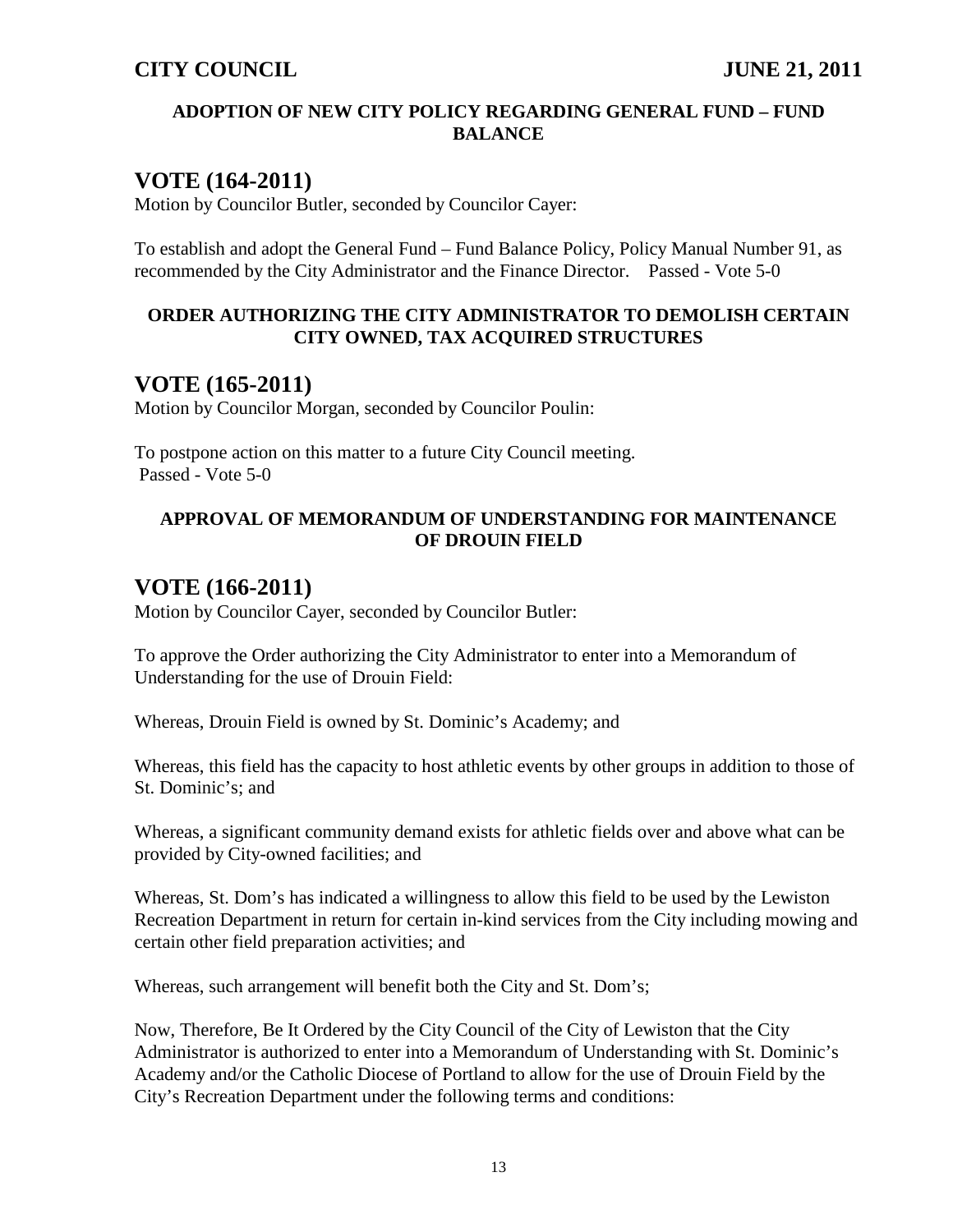- The City will mow the field on a regular basis throughout the seasons when City programs are using the field.
- St. Dom's will not be charged any fees for the use of the LAP and Randall Road Field for baseball and softball practices and games throughout the season.
- St. Dom's will have priority on Drouin Field for their seasonal sports.
- The Recreation Department will maintain the lines on the field during the seasonal sports season.
- The City will provide a certificate of insurance to St. Dom's.
- The City and the youth sports groups will be responsible for the care of the field (trash, locking/unlocking the gates, etc) during and after use.
- St. Dom's will provide a copy of their schedule to the Recreation Department.
- The Recreation Department will provide a schedule of use to St. Dom's.
- The Recreation Department will inform the Colisee of scheduled activities on the field.

Passed - Vote 5-0

#### **REPORTS AND UPDATES**

No reports or updates were presented at this time.

#### **OTHER BUSINESS**

No Other Business was presented at this time.

#### **EXECUTIVE SESSION – PERSONNEL MATTER**

# **VOTE (167-2011)**

Motion by Councilor Poulin, seconded by Councilor Cayer:

To enter into an Executive Session pursuant to MRSA Title 1, Section 405 (6) (A) to discuss a personnel matter. Passed - Vote 5-0

Session began at 8:23pm and ended at 8:43pm.

#### **EXECUTIVE SESSION – ECONOMIC DEVELOPMENT ISSUE**

### **VOTE (168-2011)**

Motion by Councilor Butler, seconded by Councilor Morgan:

To enter into an Executive Session pursuant to MRSA Title 1, Section 405 (6) (C) to discuss an Economic Development issue of which the premature disclosure of the information would prejudice the competitive bargaining position of the City. Passed - Vote 5-0

Session began at 8:44pm and ended at 9:27pm.